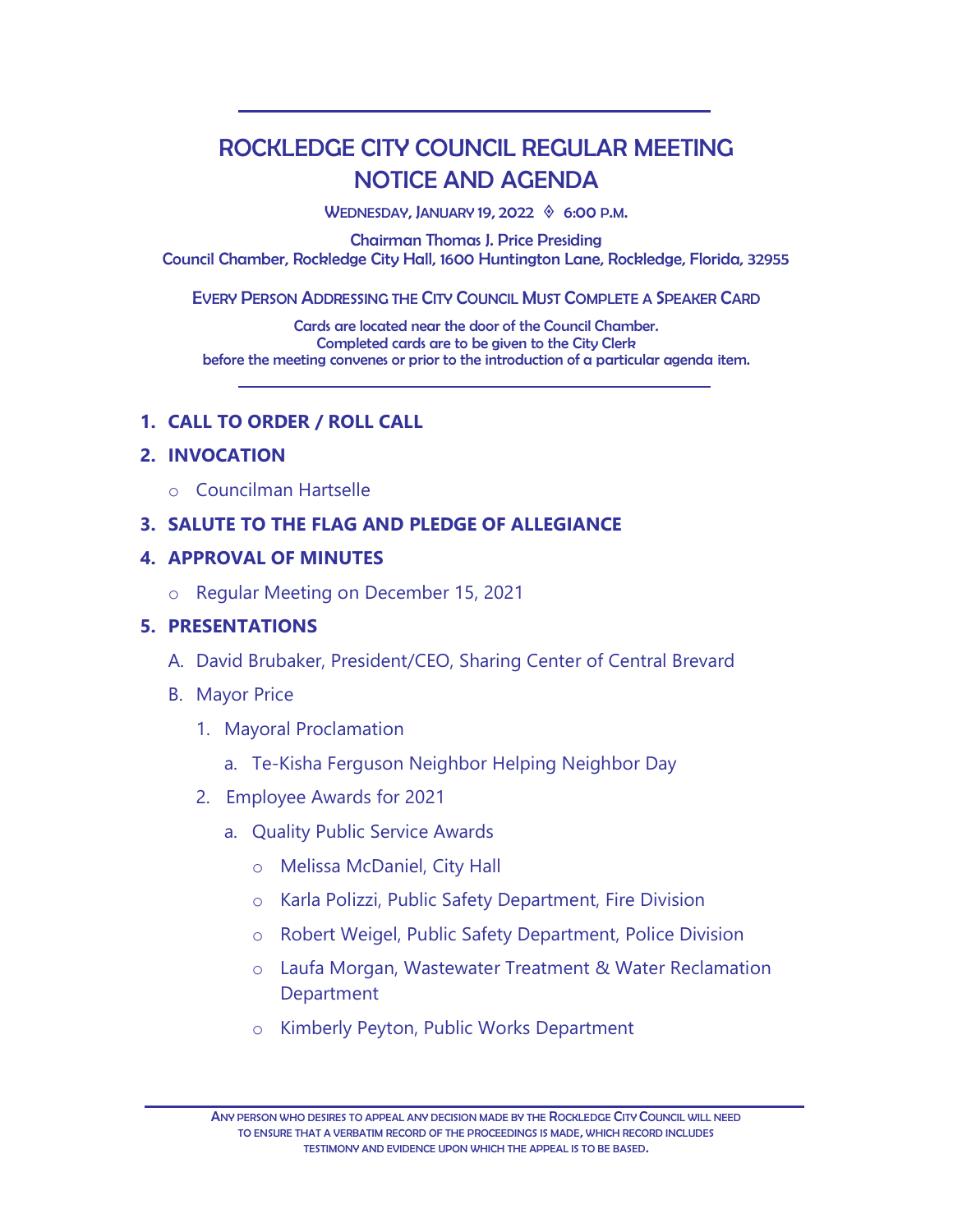- b. Safety Employee of the Year
	- o Stephen Mahaffey, Public Safety Department, Fire Division
- c. Employee of the Year
	- o Stephen Sheridan, Public Safety Department, Fire Division

## **6. FINANCIAL / BUDGET REPORT**

o Month of December 2021

## **7. PUBLIC HEARINGS / ORDINANCES / RESOLUTIONS**

A. Ordinance: Second Reading and Public Hearing, Ordinance No. 1850-2021, Amending the Rockledge Land Development Regulations by Deleting Section 57.79 and Replacing it with a New Section 57.79 to Include Dental Amalgam and Pharmaceutical Hazardous Waste Requirements

## **8. REPORTS FROM BOARDS AND COMMITTEES**

- A. Code Enforcement Board, Minutes of Meeting on December 9, 2021
- B. Board of Adjustment, Minutes of Meeting on December 21, 2021
- C. Planning Commission, Minutes of Meeting on January 4, 2022
- D. Student Advisory Committee, Minutes of Meeting on January 11, 2022
- E. Reappointments and Appointments
	- 1. Reappointments
		- a. Planning Commission
		- b. Fire Employees' Retirement Board
		- c. General Employees' Retirement Board
		- d. Police Employees' Retirement Board
	- 2. Appointments
		- a. General Employees' Retirement Board

## **9. UNFINISHED BUSINESS**

o None

## **10. CONSENT BUSINESS**

- A. Approval: Interlocal Agreement, Brevard County Regional Opioid Settlement Funds (City Manager)
- B. Approval: Declaration of Surplus Property and Authorization to Sell Surplus Property, Wastewater Treatment Vehicles and Equipment (Wastewater Treatment Department)